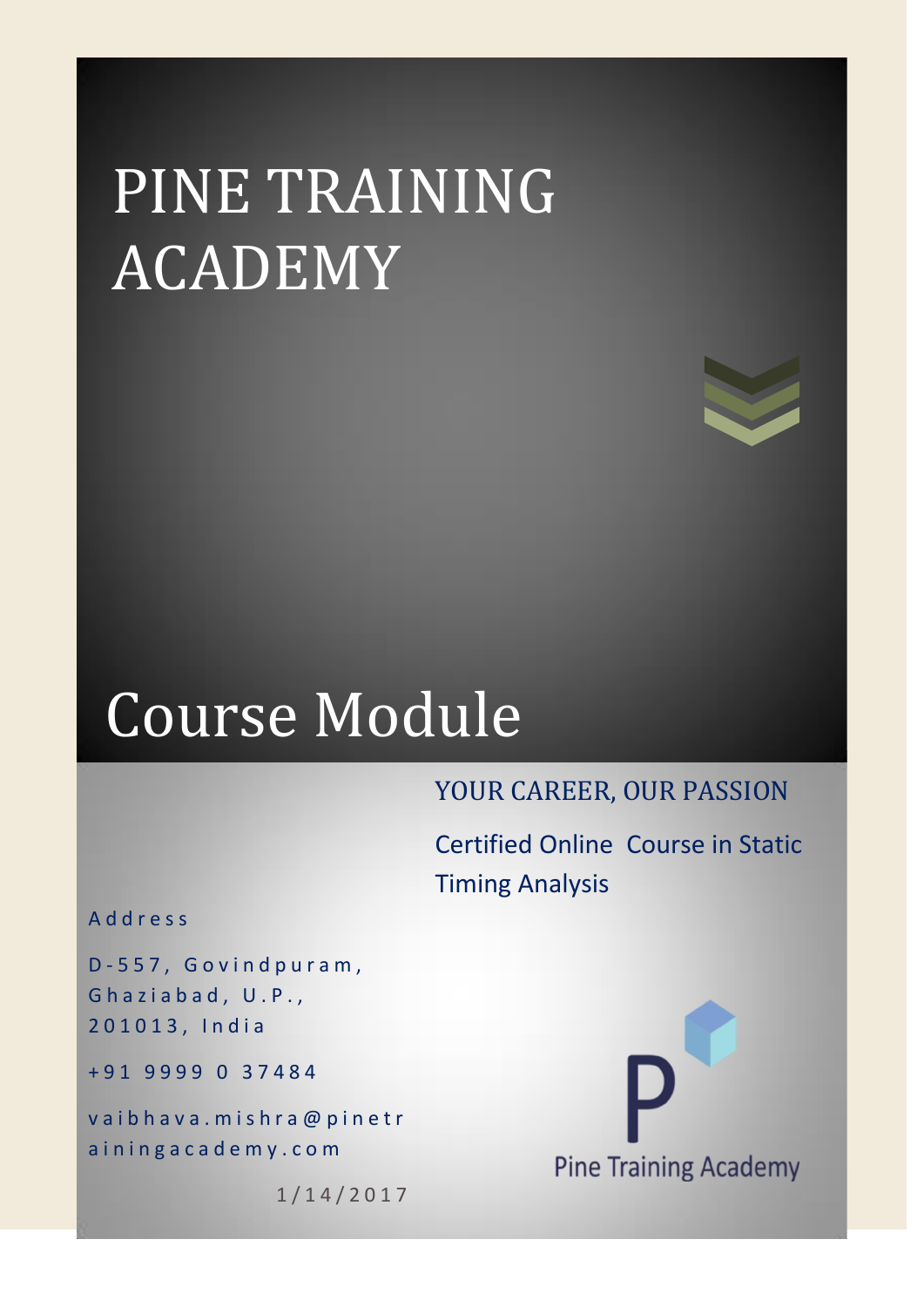### *For beginner level Module Max time 23-*

#### *25hours*

- What is timing analysis and its importance?
- STA in ASIC design flow and its ROLE
- STA principle and review of libs file
- STA input and output flow diagram
- Different types of timing paths and constraints type
- Overview of different files used for doing STA
	- LIBS
	- SDF
	- SPEF
	- Constraints file
	- Operating conditions (corners and modes information)
- Basic timing constraints information's and development
- Basic concept of setup and Hold
- Delay calculation
	- Timing path delay
	- Interconnect delay model
	- Wire load models
- Equations for calculation of setup and Hold and their Violations with examples
- Understanding of Basic Terminologies related to STA
	- Skew
	- Clock latency and their types
	- Load
	- Delay
- Basic examples to calculate the setup and hold violations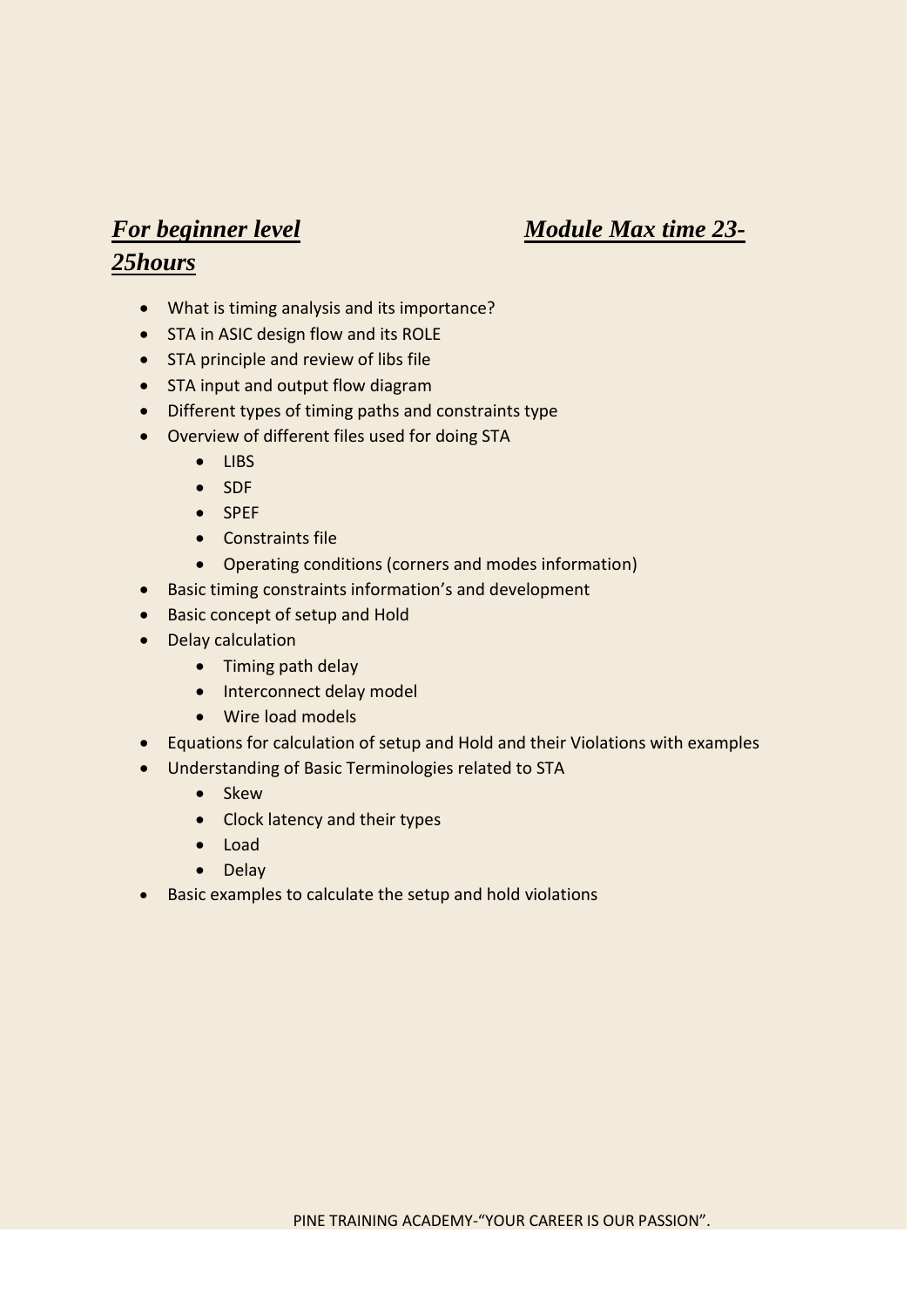#### *For Medium level Module Max time Module Max time*

#### *25hours*

- Brief description of timing libraries and its different types
	- NLDM
	- CCS and CCS noise
- Timing constraints and its development
	- Create clock
	- **•** Generated clock
	- Propagated clocks
	- Input/output delays
	- Clock latency and clock uncertainty
	- Timing exceptions and its precedence (multicycle path, false paths and min/max paths)
	- Clock transition and input transition
	- output load
	- Path Delay Calculation
		- Combinational Path Delay
		- Flip-flop to output Path
		- Input to Flip-flop Path
		- Flip-flop to Flip-flop Path
		- Multiple Paths
- Review of timing reports generated by STA tool
- Advance STA concepts with examples
	- All Type of Timing Checks
	- Clock gating
	- Recovery / Removal checks
	- Latches –Time borrowing
- Different methods of timing closure
- Advance examples to solve setup/Hold violations